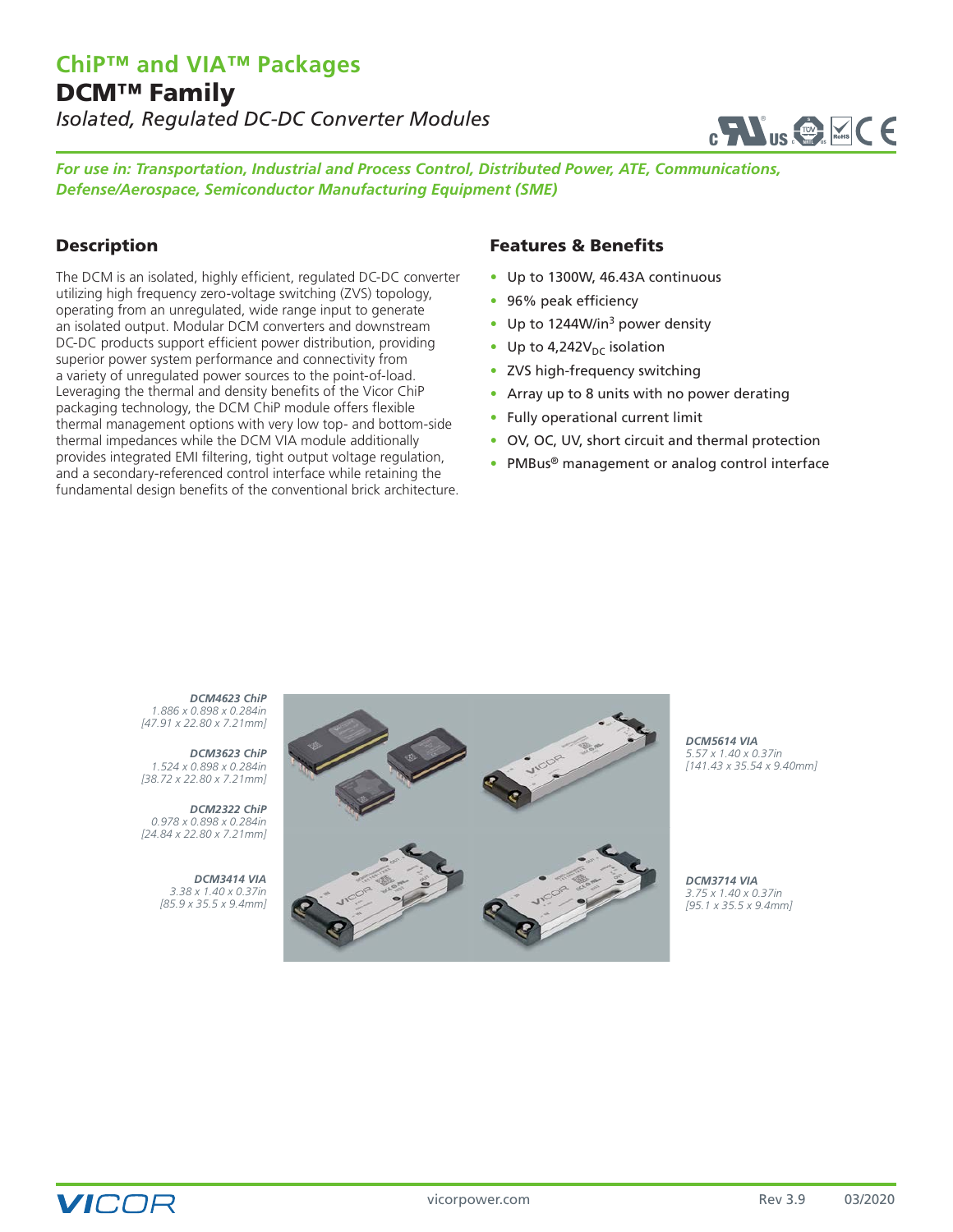### **Family of DCM Products**  $\blacksquare$  Also Available in VIA™ package

| <b>Nominal</b><br>Input (V) | Package<br><b>Size</b> | Power (W) by Nominal Output Voltage (V) |     |     |      |     |     |      |     |     |
|-----------------------------|------------------------|-----------------------------------------|-----|-----|------|-----|-----|------|-----|-----|
|                             |                        | 3.3                                     | 5   | 12  | 13.8 | 15  | 24  | 28   | 36  | 48  |
| $300(180 - 420)$            | 4623 ChiP or 3714 VIA  |                                         |     | 400 | 500  |     | 600 | 500  |     | 500 |
| $290(160 - 420)$            | 4623 ChiP              |                                         |     |     | 600  |     |     |      |     |     |
| $275(120 - 420)$            | 4623 ChiP              | 110                                     | 190 | 375 |      | 375 | 375 | 375  |     | 375 |
| $270(160 - 420)$            | 4623 ChiP or 3714 VIA  | 150                                     | 250 | 500 |      | 500 | 500 | 500  |     | 500 |
| $270(180 - 400)$            | 5614 VIA               |                                         |     |     |      |     |     | 1300 |     |     |
| <b>100</b> $(43 - 154)$     | 3623 ChiP              | 80                                      | 120 | 240 |      | 240 | 240 | 240  |     | 240 |
| <b>100</b> $(43 - 154)$     | 2322 ChiP              | 40                                      | 60  | 120 |      | 120 | 120 | 120  |     | 120 |
| 48 $(36 - 75)$              | 3623 ChiP or 3414 VIA  |                                         | 160 | 320 |      | 320 | 320 | 320  | 320 | 320 |
| 43 $(14 - 72)$              | 2322 ChiP              | 35                                      | 50  | 100 |      | 100 | 100 | 100  |     | 100 |
| 42 $(9 - 75)$               | 3623 ChiP              |                                         |     | 80  |      | 80  | 80  | 80   |     | 80  |
| 30 $(9 - 50)$               | 3623 ChiP              | 80                                      | 80  | 160 |      | 160 | 160 | 160  |     | 160 |
| 30 $(9 - 50)$               | 2322 ChiP              |                                         |     | 60  |      | 60  | 60  | 60   |     | 60  |
| <b>28</b> $(16 - 50)$       | 3623 ChiP or 3414 VIA  | 120                                     | 180 | 320 |      | 320 | 320 | 320  |     | 320 |
| $24(18 - 36)$               | 3623 ChiP              |                                         | 180 | 320 |      | 320 | 320 | 320  | 320 | 320 |

## Typical Application

Single DCM3714xD2H26D7yzz in Local Sense Operation, to a non-isolated regulator, and direct to load



## Block Diagram

Typical 24V input to point of load.



©2019 – 2020 Vicor Corporation. All rights reserved. The Vicor name is a registered trademark of Vicor Corporation. All other trademarks, product names, logos and brands are property of their respective owners.